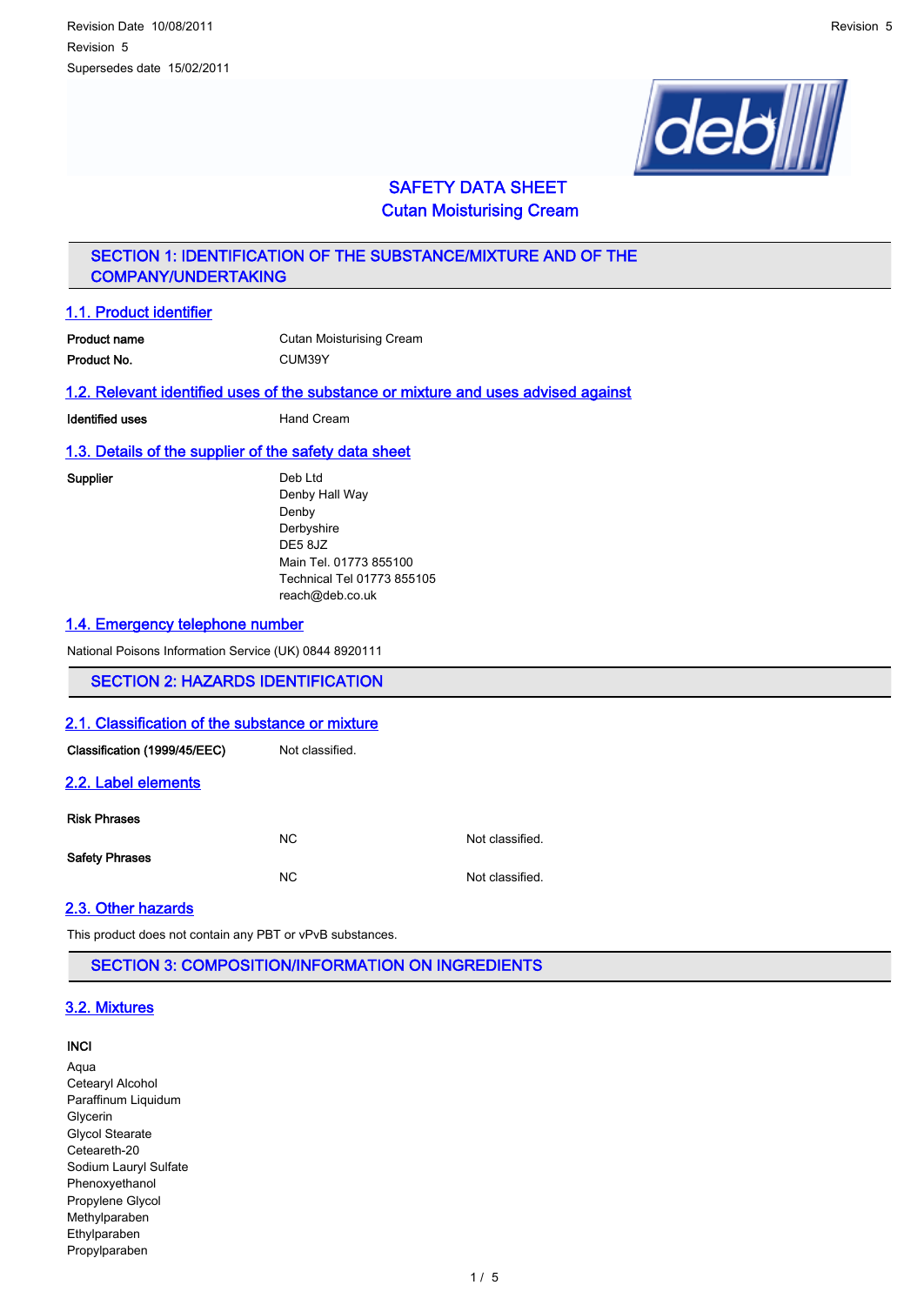### SECTION 4: FIRST AID MEASURES

### 4.1. Description of first aid measures

#### Inhalation

Not relevant Unlikely route of exposure as the product does not contain volatile substances.

#### Ingestion

Rinse mouth thoroughly. Get medical attention if any discomfort continues.

Skin contact

Not relevant

### Eye contact

Make sure to remove any contact lenses from the eyes before rinsing. Promptly wash eyes with plenty of water while lifting the eye lids. Continue to rinse for at least 15 minutes. Get medical attention promptly if symptoms occur after washing.

#### 4.2. Most important symptoms and effects, both acute and delayed

Inhalation No specific symptoms noted. Ingestion No specific symptoms noted. Skin contact None under normal conditions. Eye contact

May cause temporary eye irritation.

#### 4.3. Indication of any immediate medical attention and special treatment needed

No specific first aid measures noted.

### SECTION 5: FIREFIGHTING MEASURES

#### 5.1. Extinguishing media

#### Extinguishing media

This product is not flammable. Use fire-extinguishing media appropriate for surrounding materials.

#### 5.2. Special hazards arising from the substance or mixture

#### Hazardous combustion products

No hazardous decomposition products.

#### 5.3. Advice for firefighters

#### Special Fire Fighting Procedures

No specific fire fighting procedure given.

## SECTION 6: ACCIDENTAL RELEASE MEASURES

#### 6.1. Personal precautions, protective equipment and emergency procedures

Avoid contact with eyes.

#### 6.2. Environmental precautions

Not relevant considering the small amounts used.

#### 6.3. Methods and material for containment and cleaning up

Flush away small spillages with plenty of water. Do not let washing down water contaminate ponds or waterways. Large quantities should not be discharged into the drain but removed with absorbing material.

## 6.4. Reference to other sections

For waste disposal, see section 13.

# SECTION 7: HANDLING AND STORAGE

#### 7.1. Precautions for safe handling

Avoid contact with eyes.

#### 7.2. Conditions for safe storage, including any incompatibilities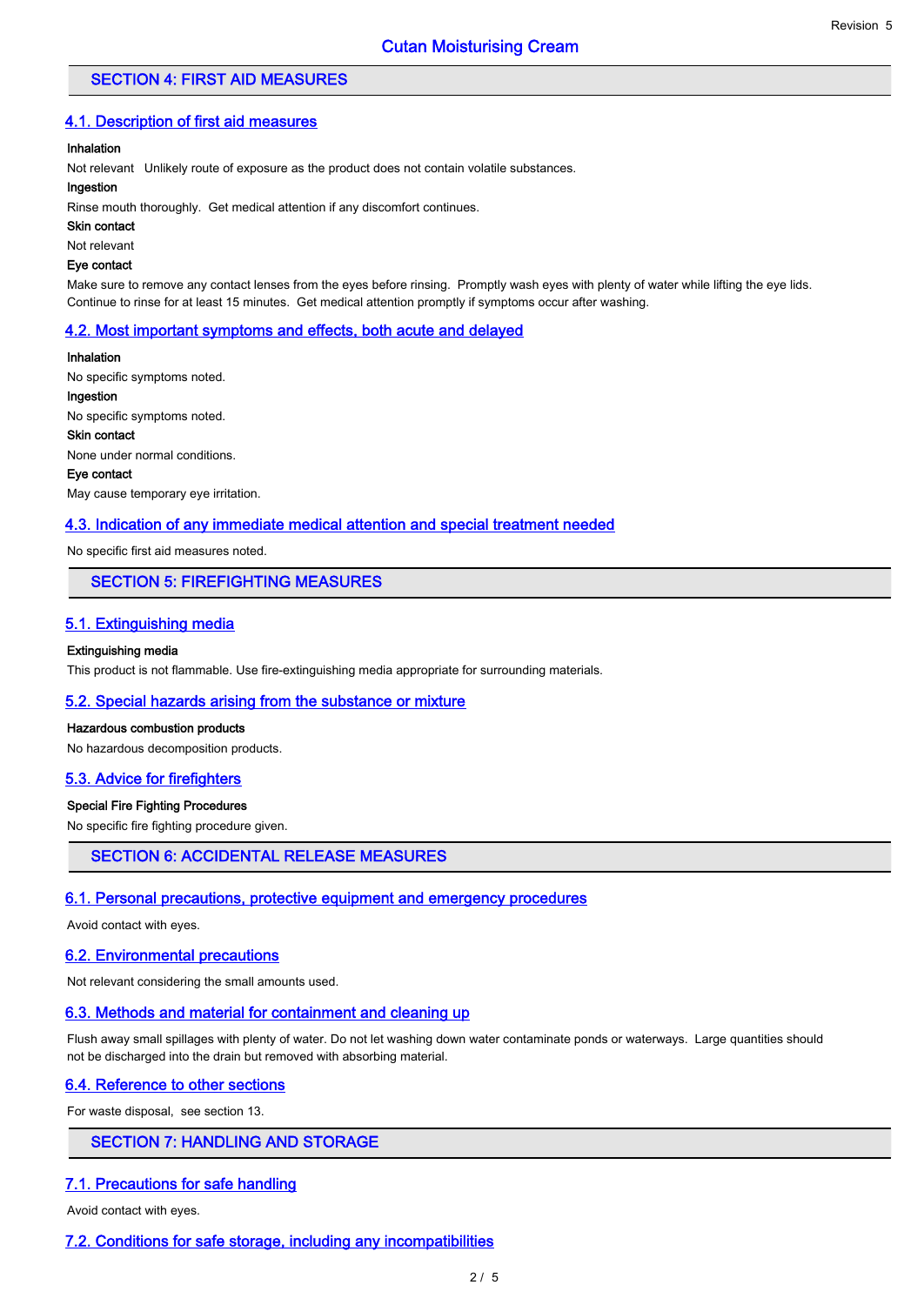# Cutan Moisturising Cream

Store in closed original container at temperatures between 0°C and 40°C.

### 7.3. Specific end use(s)

The identified uses for this product are detailed in Section 1.2.

SECTION 8: EXPOSURE CONTROLS/PERSONAL PROTECTION

### 8.1. Control parameters

#### Ingredient Comments

No exposure limits noted for ingredient(s).

### 8.2. Exposure controls

Engineering measures

Not relevant

Respiratory equipment

No specific recommendations.

#### Eye protection

Not required normally but wear eye protection if you are conducting an operation where there is a risk of this product getting in the eyes.

#### Hygiene measures

Not relevant

### SECTION 9: PHYSICAL AND CHEMICAL PROPERTIES

#### 9.1. Information on basic physical and chemical properties

| Appearance               | Creamy liquid.       |
|--------------------------|----------------------|
| Colour                   | White / off-white.   |
| Odour                    | Pleasant, agreeable. |
| pH-Value, Conc. Solution | $6.0 - 7.5$          |

### 9.2. Other information

None.

SECTION 10: STABILITY AND REACTIVITY

### 10.1. Reactivity

No specific reactivity hazards associated with this product.

#### 10.2. Chemical stability

Stable under normal temperature conditions.

### 10.3. Possibility of hazardous reactions

None known.

#### 10.4. Conditions to avoid

There are no known conditions that are likely to result in a hazardous situation.

### 10.5. Incompatible materials

Materials To Avoid

No incompatible groups noted.

### 10.6. Hazardous decomposition products

None under normal conditions.

#### SECTION 11: TOXICOLOGICAL INFORMATION

### 11.1. Information on toxicological effects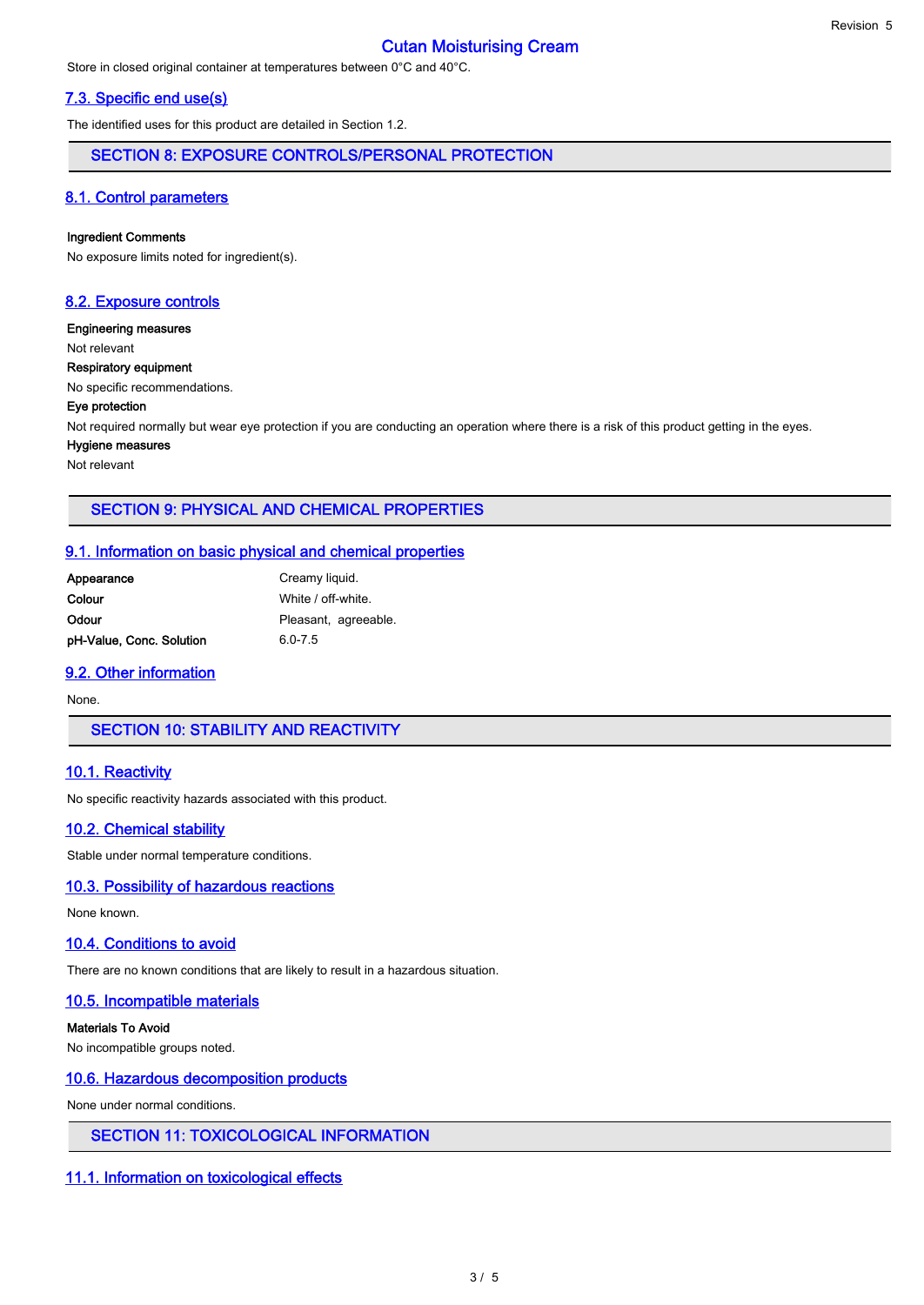## Inhalation

No specific health warnings noted.

#### Ingestion

May cause discomfort if swallowed.

#### Skin contact

Skin irritation is not anticipated when used normally.

### Eye contact

May cause temporary eye irritation.

## SECTION 12: ECOLOGICAL INFORMATION

#### **Ecotoxicity**

Not regarded as dangerous for the environment.

### 12.1. Toxicity

Acute Fish Toxicity

Not considered toxic to fish.

### 12.2. Persistence and degradability

#### **Degradability**

The surfactant(s) contained in this preparation complies(comply) with the biodegradability criteria as laid down in Regulation (EC) No.648/2004 on detergents. Data to support this assertion are held at the disposal of the competent authorities of the Member States and will be made available to them, at their direct request or at the request of a detergent manufacturer.

### 12.3. Bioaccumulative potential

#### Bioaccumulative potential

No data available on bioaccumulation.

### 12.4. Mobility in soil

#### Mobility:

The product is soluble in water.

#### 12.5. Results of PBT and vPvB assessment

This product does not contain any PBT or vPvB substances.

### 12.6. Other adverse effects

None known.

### SECTION 13: DISPOSAL CONSIDERATIONS

#### General information

When handling waste, consideration should be made to the safety precautions applying to handling of the product.

### 13.1. Waste treatment methods

Dispose of waste and residues in accordance with local authority requirements.

### SECTION 14: TRANSPORT INFORMATION

| Not Classified  |
|-----------------|
| Not classified. |
| Not classified. |
| Not classified. |
|                 |

### 14.1. UN number

Not applicable.

### 14.2. UN proper shipping name

Not applicable.